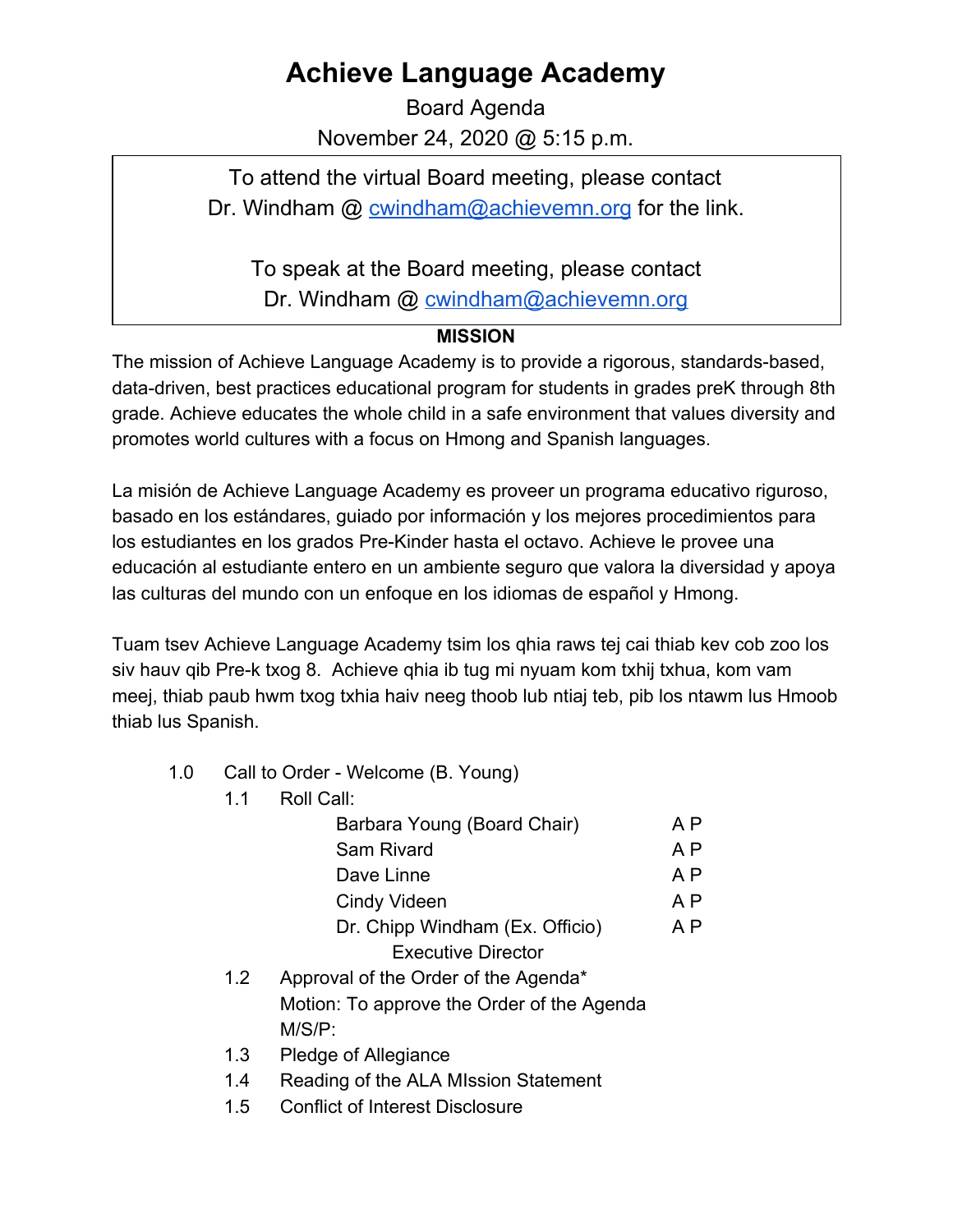- 2.0 Information and Communications (B. Young)
	- 2.1 Public Comment
	- 2.2 Authorizer Communication/Comments
	- 2.3 Executive Director Report\*
- 3.0 Approval of the Consent Agenda (B. Young) Motion: To approve the Consent Agenda M/S/P:
	- 3.1 October 2020 Meeting Minutes\*
	- 3.2 McGrane Contract\*
	- 3.3 Language Line Solutions\*
- 4.0 Business (B. Young)
	- 4.1 Governance
		- 4.1.a Election Update
	- 4.2 Human Resources
	- 4.3 Finance
		- 4.3.a October Finance Report\*
		- 4.3.b Audit Update
		- 4.3.c Request from Executive Director/Social Worker (Kathy Oelze to present)

In light of the new mandates from Gov. Walz, a request has been made to allocate no more than \$10,000 to be used for DIRECT SERVICES for the students and families of Achieve Language Academy between November 30 and December 22, 2020. These funds will be used to help with additional food and holiday needs for families of ALA. Funding proposal is to absorb this into our annual budget, which currently shows a projected surplus of over \$190,000. All requests and tracking will flow through the Social Work office with oversight from the Executive Director and School Social Worker. M/S/P:

- 4.4 Operations 4.4.a Covid-19 Update
- 4.5 Academics
	- 4.5.a Conferences
	- 4.5.b Attendance